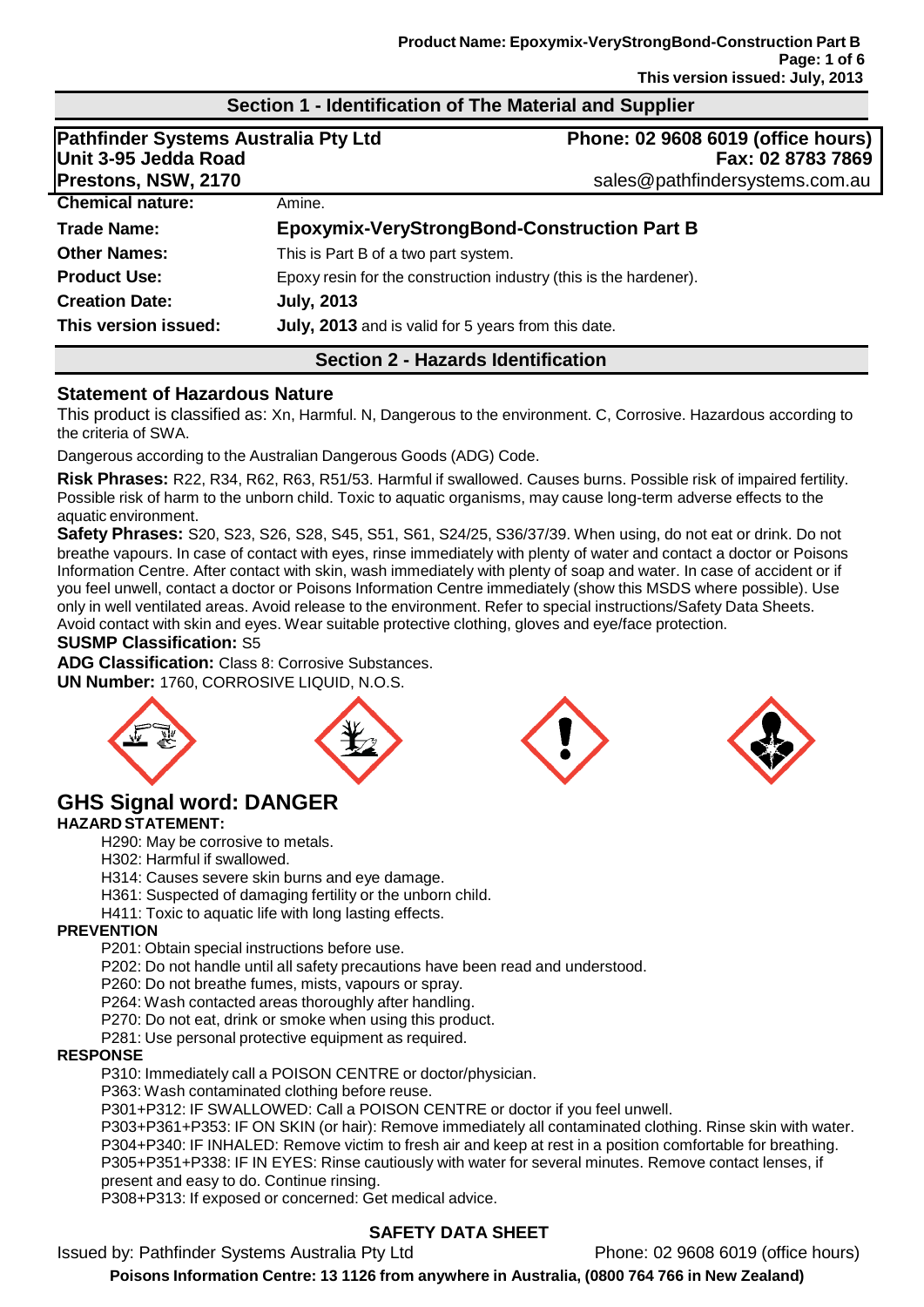P332+P313: If skin irritation occurs: Get medical advice.

P337+P313: If eye irritation persists: Get medical advice.

P391: Collect spillage.

P370+P378: In case of fire, use carbon dioxide, dry chemical, foam, water fog. Water fog or fine spray is the preferred medium for large fires.

## **STORAGE**

P402+P404: Store in a dry place. Store in a closed container.

P403+P235: Store in a well-ventilated place. Keep cool.

#### **DISPOSAL**

P501: Dispose of contents and containers to landfill.

### **Emergency Overview**

#### **Physical Description & Colour**: Red or black pasty liquid.

#### **Odour:** Characteristic amine odour.

**Major Health Hazards:** causes burns, harmful if swallowed, possible risk of impaired fertility, possible risk of harm to the unborn child.

# **Potential Health Effects**

## **Inhalation:**

**Short Term Exposure:** Available data indicates that this product is not harmful. However product may be mildly irritating, although unlikely to cause anything more than mild transient discomfort. If liquid enters nasal passages, it will cause pain and burn nasal membranes. Patients with inhalation burns may develop acute pulmonary oedema. **Long Term Exposure:** No data for health effects associated with long term inhalation.

# **Skin Contact:**

**Short Term Exposure:** Available data indicates that this product is corrosive to the skin. Capable of causing moderate to severe burns with ulceration. Can penetrate to deeper layers of skin, resulting in third degree burns. Corrosion will continue until product is removed or neutralised. Severity depends on concentration and duration of exposure. Burns may not be immediately painful; the onset of pain may be minutes to hours.

**Long Term Exposure:** No data for health effects associated with long term skin exposure.

# **Eye Contact:**

**Short Term Exposure:** This product is corrosive to eyes. It will cause severe pain, and corrosion of the eye and surrounding facial tissues. Unless exposure is quickly treated, permanent blindness and facial scarring is likely. **Long Term Exposure:** No data for health effects associated with long term eye exposure.

### **Ingestion:**

**Short Term Exposure:** Significant oral exposure is considered to be unlikely. Available data shows that this product is harmful, but symptoms are not available. However, this product is corrosive to the gastrointestinal tract. Capable of causing moderate to severe burns with ulceration. Can penetrate to deeper layers of skin, resulting in third degree burns. Corrosion will continue until product is removed or neutralised. Severity depends on concentration and duration of exposure.

**Long Term Exposure:** No data for health effects associated with long term ingestion.

### **Carcinogen Status:**

**SWA:** No significant ingredient is classified as carcinogenic by SWA. **NTP:** No significant ingredient is classified as carcinogenic by NTP. **IARC:** No significant ingredient is classified as carcinogenic by IARC.

| <b>Section 3 - Composition/Information on Ingredients</b> |  |               |        |                                                    |         |
|-----------------------------------------------------------|--|---------------|--------|----------------------------------------------------|---------|
| <b>Ingredients</b>                                        |  | <b>CAS No</b> | Conc,% | TWA (mg/m <sup>3</sup> ) STEL (mg/m <sup>3</sup> ) |         |
| Nonyl phenol                                              |  | 25154-52-3    | max 10 | not set                                            | not set |
| Modified polyamine                                        |  | secret        | min 70 | not set                                            | not set |
| Amorphous fumed silica                                    |  | 112945-52-5   | max 5  | not set                                            | not set |
|                                                           |  |               |        |                                                    |         |

This is a commercial product whose exact ratio of components may vary slightly. Minor quantities of other non hazardous ingredients are also possible.

The SWA TWA exposure value is the average airborne concentration of a particular substance when calculated over a normal 8 hour working day for a 5 day working week. The STEL (Short Term Exposure Limit) is an exposure value that may be equalled (but should not be exceeded) for no longer than 15 minutes and should not be repeated more than 4 times per day. There should be at least 60 minutes between successive exposures at the STEL. The term "peak "is used when the TWA limit, because of the rapid action of the substance, should never be exceeded, even briefly.

# **SAFETY DATA SHEET**

Issued by: Pathfinder Systems Australia Pty Ltd Phone: 02 9608 6019 (office hours) **Poisons Information Centre: 13 1126 from anywhere in Australia, (0800 764 766 in New Zealand)**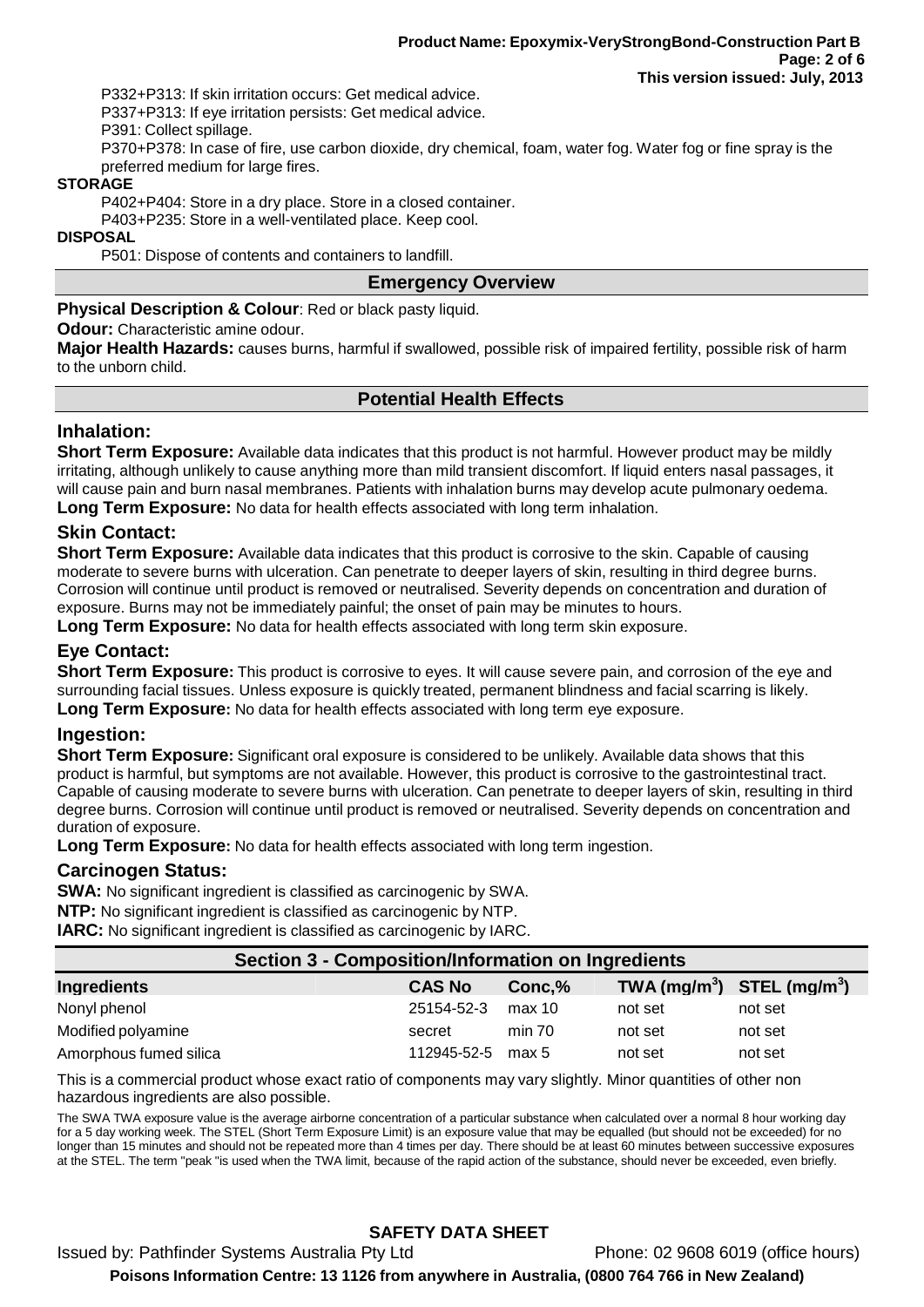## **Section 4 - First Aid Measures**

## **General Information:**

You should call The Poisons Information Centre if you feel that you may have been poisoned, burned or irritated by this product. The number is 13 1126 from anywhere in Australia (0800 764 766 in New Zealand) and is available at all times. Have this SDS with you when you call.

**Inhalation:** No first aid measures normally required. However, if inhalation has occurred, and irritation has developed, remove to fresh air and observe until recovered. If irritation becomes painful or persists more than about 30 minutes, seek medical advice.

**Skin Contact:** Quickly and gently blot away excess liquid. Flush contaminated area with lukewarm, gently flowing water for at least 40 minutes, by the clock. DO NOT INTERRUPT FLUSHING. If necessary, keep emergency vehicle waiting (show paramedics this MSDS and take their advice). Under running water, remove contaminated clothing, shoes and leather goods (e.g. watchbands and belts). Strongly basic ingredients tend to penetrate the skin and so need longer rinsing than other substances. If irritation persists, repeat flushing. Seek medical attention.

**Eye Contact:** Quickly and gently blot material from eyes. Immediately flush the contaminated eye(s) with lukewarm, gently flowing water for at least 20-30 minutes, by the clock, while holding the eyelid(s) open. Neutral saline solution may be used as soon as it is available. DO NOT INTERRUPT FLUSHING. If necessary, keep emergency vehicle waiting (show paramedics this MSDS and take their advice). Take care not to rinse contaminated water into the unaffected eye or onto face. If irritation persists, repeat flushing. Call a Poisons Information Centre or a doctor urgently. Take special care if exposed person is wearing contact lenses.

**Ingestion:** If swallowed, do NOT induce vomiting; rinse mouth thoroughly with water and contact a Poisons Information Centre. Urgent hospital treatment is likely to be needed. Give activated charcoal if instructed.

# **Section 5 - Fire Fighting Measures**

**Fire and Explosion Hazards**: The major hazard in fires is usually inhalation of heated and toxic or oxygen deficient (or both), fire gases. There is little risk of an explosion from this product if commercial quantities are involved in a fire. Violent steam generation or eruption may occur upon application of direct water stream on hot liquids. Fire decomposition products from this product may be toxic if inhaled. Take appropriate protective measures. **Extinguishing Media:** In case of fire, use carbon dioxide, dry chemical, foam, water fog. Water fog or fine spray is the preferred medium for large fires. Try to contain spills, minimise spillage entering drains or water courses. **Fire Fighting:** If a significant quantity of this product is involved in a fire, call the fire brigade. There is little danger of a violent reaction or explosion if significant quantities of this product are involved in a fire. Recommended personal protective equipment is liquid-tight chemical protective clothing and breathing apparatus. Cool closed, undamaged containers exposed to fire with water spray.

**Flash point:** No data **Upper Flammability Limit:** No data. **Lower Flammability Limit:** No data. **Autoignition temperature:** No data. **Flammability Class:** No data.

### **Section 6 - Accidental Release Measures**

**Accidental release:** In the event of a major spill, prevent spillage from entering drains or water courses. Evacuate the spill area and deny entry to unnecessary and unprotected personnel. Wear full protective chemically resistant clothing including eye/face protection, gauntlets and self contained breathing apparatus. See below under Personal Protection regarding Australian Standards relating to personal protective equipment. Suitable materials for protective clothing include Nitrile. Eye/face protective equipment should comprise as a minimum, protective goggles. If there is a significant chance that vapours or mists are likely to build up in the cleanup area, we recommend that you use a respirator. Usually, no respirator is necessary when using this product. However, if you have any doubts consult the Australian Standard mentioned below (section 8). Otherwise, not normally necessary.

Stop leak if safe to do so, and contain spill. Absorb onto sand, vermiculite or other suitable absorbent material. If spill is too large or if absorbent material is not available, try to create a dike to stop material spreading or going into drains or waterways. Because of the corrosiveness of this product, special personal care should be taken in any cleanup operation. Sweep up and shovel or collect recoverable product into labelled containers for recycling or salvage, and dispose of promptly. Recycle containers wherever possible after careful cleaning. After spills, wash area preventing runoff from entering drains. If a significant quantity of material enters drains, advise emergency services. Contaminated area may be neutralised by washing with weak or dilute acid. Vinegar, citrus juice and most soft drinks may be suitable. This material may be suitable for approved landfill. Ensure legality of disposal by consulting regulations prior to disposal. Thoroughly launder protective clothing before storage or re-use. Advise laundry of nature of contamination when sending contaminated clothing to laundry.

# **SAFETY DATA SHEET**

Issued by: Pathfinder Systems Australia Pty Ltd Phone: 02 9608 6019 (office hours) **Poisons Information Centre: 13 1126 from anywhere in Australia, (0800 764 766 in New Zealand)**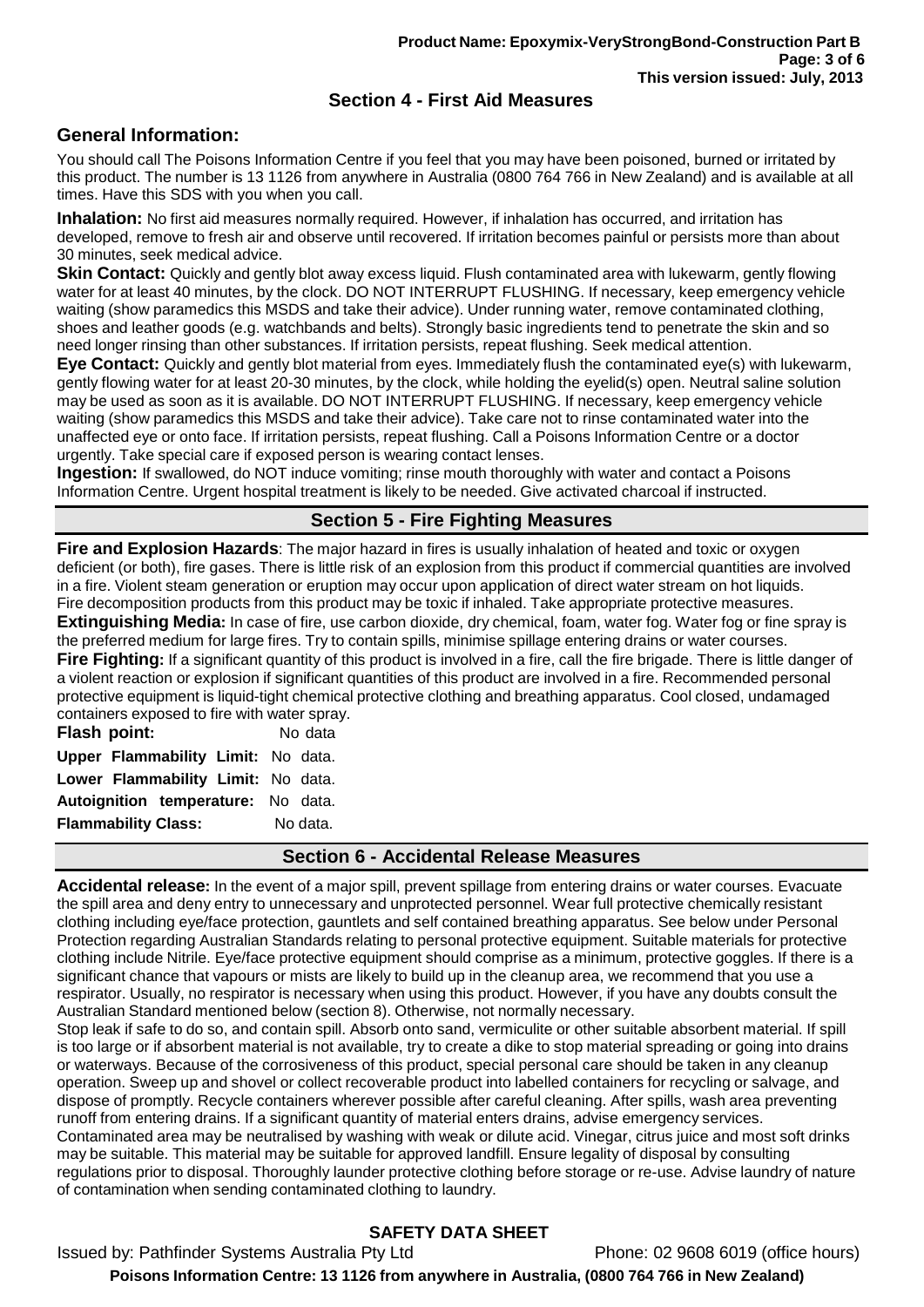### **Section 7 - Handling and Storage**

**Handling:** Keep exposure to this product to a minimum, and minimise the quantities kept in work areas. Check Section 8 of this MSDS for details of personal protective measures, and make sure that those measures are followed. The measures detailed below under "Storage" should be followed during handling in order to minimise risks to persons using the product in the workplace. Also, avoid contact or contamination of product with incompatible materials listed in Section 10.

**Storage:** This product is a Scheduled Poison. Observe all relevant regulations regarding sale, transport and storage of this schedule of poison. Store in a cool, well ventilated area. Check containers periodically for corrosion and leaks. Containers should be kept closed in order to minimise contamination. Make sure that the product does not come into contact with substances listed under "Incompatibilities" in Section 10. If you keep more than 10000kg or L of Dangerous Goods of Packaging Group III, you may be required to license the premises or notify your Dangerous Goods authority. If you have any doubts, we suggest you contact your Dangerous Goods authority in order to clarify your obligations. Check packaging - there may be further storage instructions on the label.

# **Section 8 - Exposure Controls and Personal Protection**

The following Australian Standards will provide general advice regarding safety clothing and equipment:

Respiratory equipment: **AS/NZS 1715**, Protective Gloves: **AS 2161**, Occupational Protective Clothing: AS/NZS 4501 set 2008, Industrial Eye Protection: **AS1336** and **AS/NZS 1337**, Occupational Protective Footwear: **AS/NZS2210**.

### **SWA Exposure Limits TWA (mg/m<sup>3</sup>**

**) STEL (mg/m<sup>3</sup> )**

Exposure limits have not been established by SWA for any of the significant ingredients in this product.

No special equipment is usually needed when occasionally handling small quantities. The following instructions are for bulk handling or where regular exposure in an occupational setting occurs without proper containment systems. **Ventilation:** This product should only be used in a well ventilated area. If natural ventilation is inadequate, use of a fan is suggested.

**Eye Protection:** Your eyes must be completely protected from this product by splash resistant goggles with face shield. All surrounding skin areas must be covered. Emergency eye wash facilities must also be available in an area close to where this product is being used.

**Skin Protection:** Because of the dangerous nature of this product, make sure that all skin areas are completely covered by impermeable gloves, overalls, hair covering, apron and face shield. See below for suitable material types. **Protective Material Types:** We suggest that protective clothing be made from the following materials: nitrile. **Respirator:** Usually, no respirator is necessary when using this product. However, if you have any doubts consult the Australian Standard mentioned above. Otherwise, not normally necessary.

Safety deluge showers should, if practical, be provided near to where this product is being handled commercially.

# **Section 9 - Physical and Chemical Properties:**

| <b>Physical Description &amp; colour:</b> | Red or black pasty liquid.                              |
|-------------------------------------------|---------------------------------------------------------|
| Odour:                                    | Characteristic amine odour.                             |
| <b>Boiling Point:</b>                     | No specific data. Expected to decompose before boiling. |
| <b>Freezing/Melting Point:</b>            | No specific data. Paste at normal temperatures.         |
| <b>Volatiles:</b>                         | No specific data. Expected to be low at 100°C.          |
| <b>Vapour Pressure:</b>                   | Negligible at normal ambient temperatures.              |
| <b>Vapour Density:</b>                    | No data.                                                |
| <b>Specific Gravity:</b>                  | No data.                                                |
| <b>Water Solubility:</b>                  | Insoluble.                                              |
| pH:                                       | No data.                                                |
| <b>Volatility:</b>                        | Negligible at normal ambient temperatures.              |
| <b>Odour Threshold:</b>                   | No data.                                                |
| <b>Evaporation Rate:</b>                  | No data.                                                |
| Coeff Oil/water Distribution:             | No data                                                 |
| <b>Autoignition temp:</b>                 | No data.                                                |

# **Section 10 - Stability and Reactivity**

**Reactivity:** Most strong alkalis and bases react with inorganic and organic acids to form salts. They can also react with some metals liberating hydrogen gas. These reactions may be rapid and sometimes liberate much heat. They can also decompose many organic materials such as esters, in a reaction called hydrolysis.

**Conditions to Avoid:** This product should be kept in a cool place, preferably below 30°C. Keep containers tightly closed. Containers should be kept dry. Keep containers and surrounding areas well ventilated. **Incompatibilities:** acids, oxidising agents, zinc, tin, aluminium and their alloys.

# **SAFETY DATA SHEET**

Issued by: Pathfinder Systems Australia Pty Ltd Phone: 02 9608 6019 (office hours)

**Poisons Information Centre: 13 1126 from anywhere in Australia, (0800 764 766 in New Zealand)**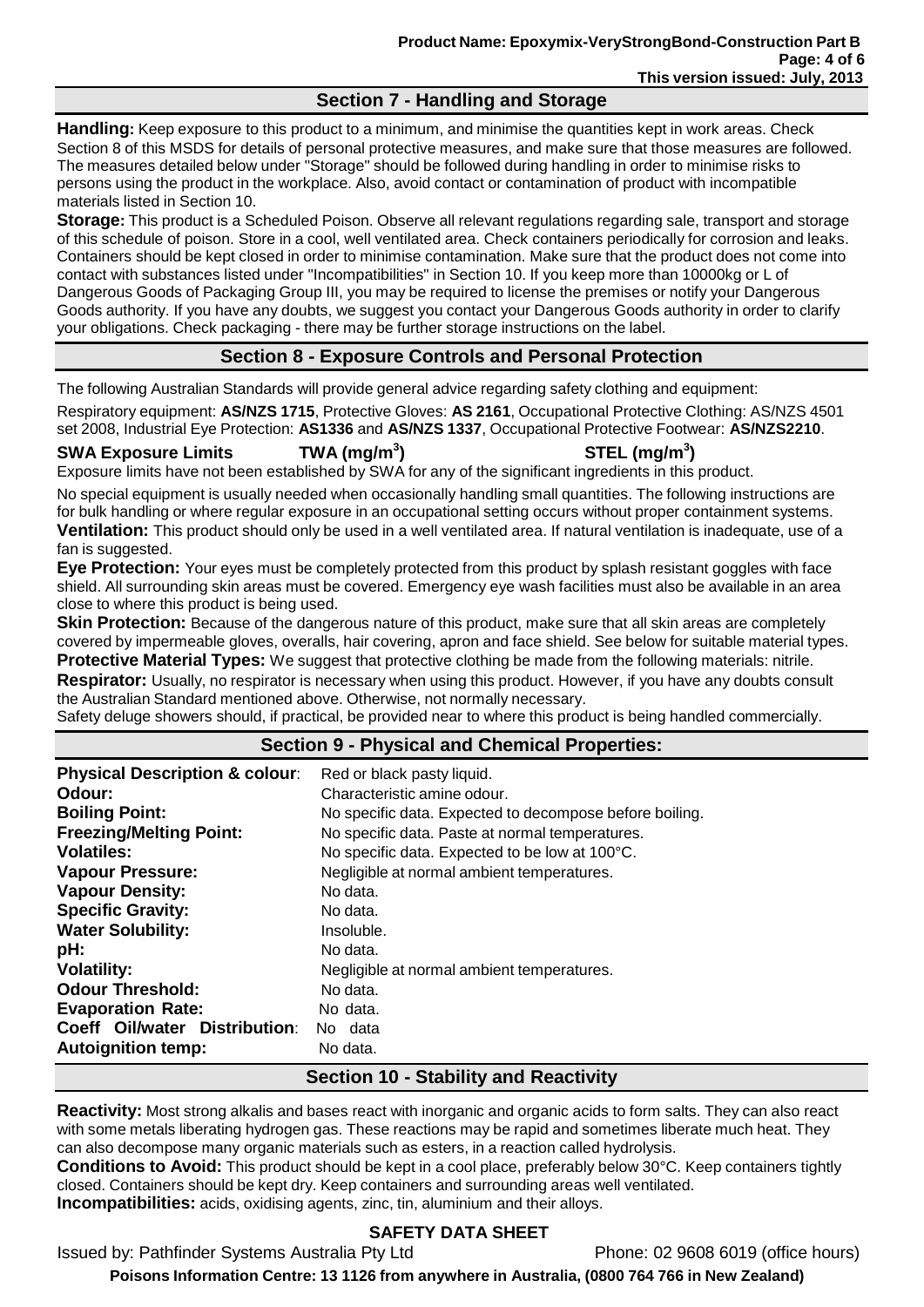#### **Product Name: Epoxymix-VeryStrongBond-Construction Part B Page: 5 of 6 This version issued: July, 2013**

**Fire Decomposition:** Combustion forms carbon dioxide, and if incomplete, carbon monoxide and possibly smoke. Water is also formed. May form nitrogen and its compounds, and under some circumstances, oxides of nitrogen. Occasionally hydrogen cyanide gas in reducing atmospheres. Silicon compounds. Carbon monoxide poisoning produces headache, weakness, nausea, dizziness, confusion, dimness of vision, disturbance of judgment, and unconsciousness followed by coma and death.

**Polymerisation:** This product will not undergo polymerisation reactions.

## **Section 11 - Toxicological Information**

# **Local Effects:**

**Target Organs:** There is no data to hand indicating any particular target organs.

This product is likely to cause decreased fertility in humans.

### **Classification of Hazardous Ingredients**

Ingredient **Risk Phrases** 

Nonyl Phenol >=5%Conc<10%: Xn; R62; R63; R36/38

## **Section 12 - Ecological Information**

Toxic to aquatic organisms, may cause long-term adverse effects to the aquatic environment. Insufficient data to be sure of status.

## **Section 13 - Disposal Considerations**

**Disposal:** This product may be recycled if unused, or if it has not been contaminated so as to make it unsuitable for its intended use. If it has been contaminated, it may be possible to reclaim the product by filtration, distillation or some other means. If neither of these options is suitable, consider controlled incineration, or landfill.

## **Section 14 - Transport Information**

**ADG Code:** 1760, CORROSIVE LIQUID, N.O.S.

**Hazchem Code:** 2X

**Special Provisions:** 223, 274

**Limited quantities:** ADG 7 specifies a Limited Quantity value of 5 L for this class of product.

**Dangerous Goods Class:** Class 8: Corrosive Substances.

### **Packaging Group:** III

**Packaging Method:** P001, IBC03, LP01

Class 8 Corrosive Substances shall not be loaded in the same vehicle or packed in the same freight container with Classes 1 (Explosives), 4.3 (Dangerous When Wet Substances), 5.1 (Oxidising Agents), 5.2 (Organic Peroxides), 6 (Toxic Substances where the Toxic Substances are cyanides and the Corrosives are acids), 7 (Radioactive Substances), Foodstuffs and foodstuff empties. They may however be loaded in the same vehicle or packed in the same freight container with Classes 2.1 (Flammable Gases), 2.2 (Non-Flammable, Non-Toxic Gases), 2.3 (Poisonous Gases), 3 (Flammable liquids), 4.1 (Flammable Solids), 4.2 (Spontaneously Combustible Substances), 6 (Toxic Substances except where the Toxic Substances are cyanides and the Corrosives are acids) and 9 (Miscellaneous Dangerous Goods).

# **Section 15 - Regulatory Information**

**AICS:** All of the significant ingredients in this formulation are compliant with NICNAS regulations. The following ingredient: Modified polyamine, (as amines in epoxy system) is mentioned in the SUSMP.

### **Section 16 - Other Information**

#### **This MSDS contains only safety-related information. For other data see product literature.**

| <b>Acronyms:</b>               |                                                                                                                                                |
|--------------------------------|------------------------------------------------------------------------------------------------------------------------------------------------|
| <b>ADG Code</b><br><b>AICS</b> | Australian Code for the Transport of Dangerous Goods by Road and Rail (7 <sup>th</sup> edition)<br>Australian Inventory of Chemical Substances |
| <b>SWA</b>                     | Safe Work Australia, formerly ASCC and NOHSC                                                                                                   |
| <b>CAS number</b>              | <b>Chemical Abstracts Service Registry Number</b>                                                                                              |
| <b>Hazchem Code</b>            | Emergency action code of numbers and letters that provide information to emergency<br>services especially firefighters                         |
| <b>IARC</b>                    | International Agency for Research on Cancer                                                                                                    |

# **SAFETY DATA SHEET**

Issued by: Pathfinder Systems Australia Pty Ltd Phone: 02 9608 6019 (office hours)

**Poisons Information Centre: 13 1126 from anywhere in Australia, (0800 764 766 in New Zealand)**